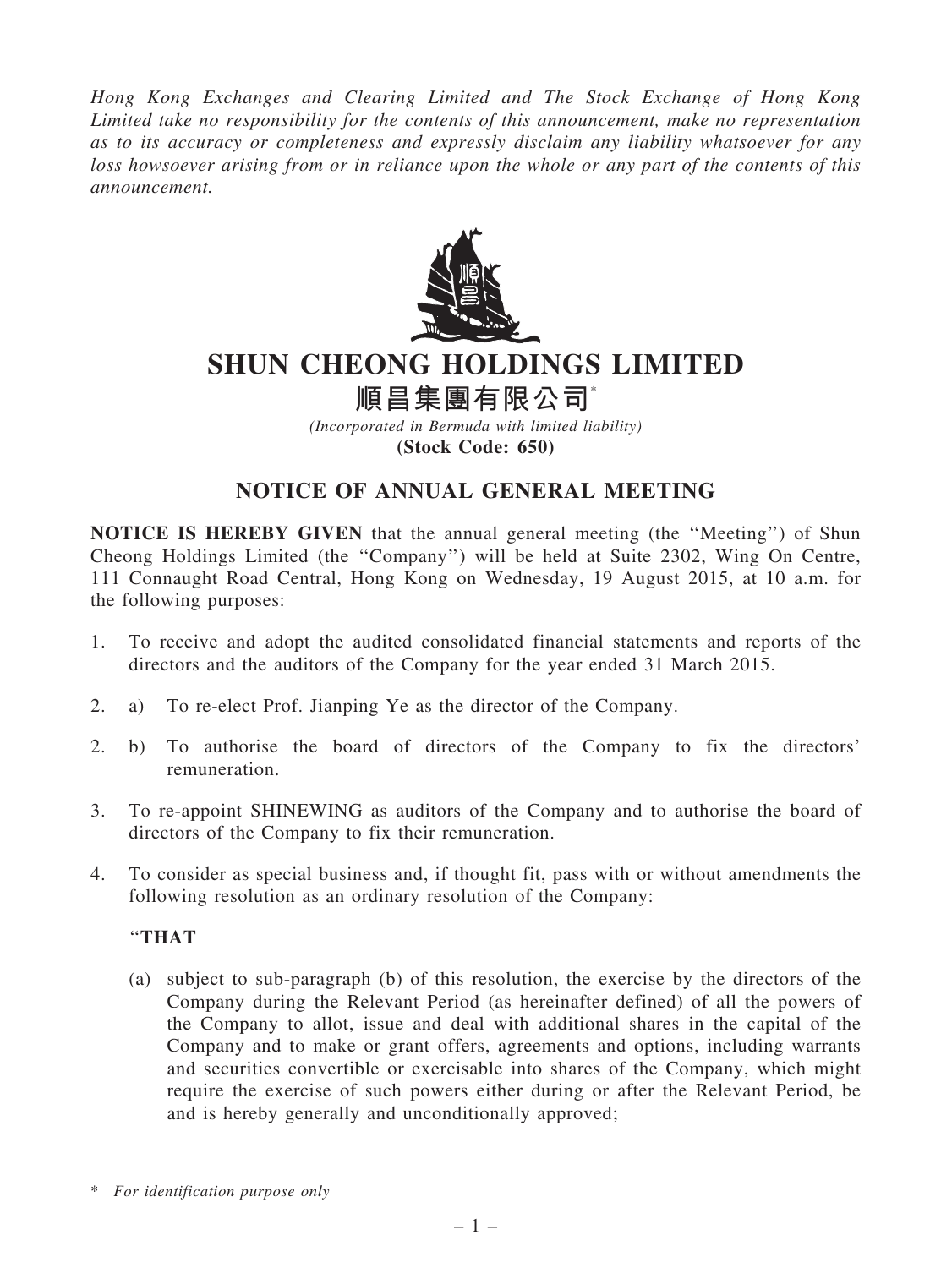- (b) the aggregate nominal amount of the share capital allotted or agreed conditionally or unconditionally to be allotted (whether pursuant to an option or otherwise) by the directors of the Company pursuant to the approval in sub-paragraph (a) of this resolution, otherwise than pursuant to a Rights Issue (as hereinafter defined) or the exercise of subscription or conversion rights under the terms of any warrants of the Company or any securities which are convertible or exercisable into shares of the Company or any share option scheme or any scrip dividends or similar arrangement providing for the allotment of shares in lieu of the whole or part of a dividend on shares of the Company in accordance with the Bye-laws of the Company or a specific authority granted by the shareholders of the Company in general meeting, shall not exceed 20% of the aggregate nominal amount of the issued share capital of the Company on the date of this resolution and this approval shall be limited accordingly; and
- (c) for the purpose of this resolution:

''Relevant Period'' means the period from the passing of the resolution until whichever is the earliest of:

- (i) the conclusion of the next annual general meeting of the Company;
- (ii) the expiration of the period within which the next annual general meeting of the Company is required by the Bye-laws of the Company or any applicable law to be held; and
- (iii) the date on which the authority set out in this resolution is revoked or varied by an ordinary resolution in general meeting.

''Rights Issue'' means an offer of shares in the Company, or any offer of warrants, options or other securities giving rights to subscribe for shares in the Company, open for a period fixed by the directors of the Company to holders of shares on the register on a fixed record date in proportion to their then holdings of such shares (subject to such exclusions or other arrangements as the directors of the Company, after making enquiry, may deem necessary or expedient in relation to fractional entitlements or having regard to any restrictions or obligations under the law of, or the requirements of, any recognised regulatory body or any stock exchange in any territory outside Hong Kong).''

> By Order of the Board Shun Cheong Holdings Limited Cao Jing *Executive Chairman*

Hong Kong, 20 July 2015